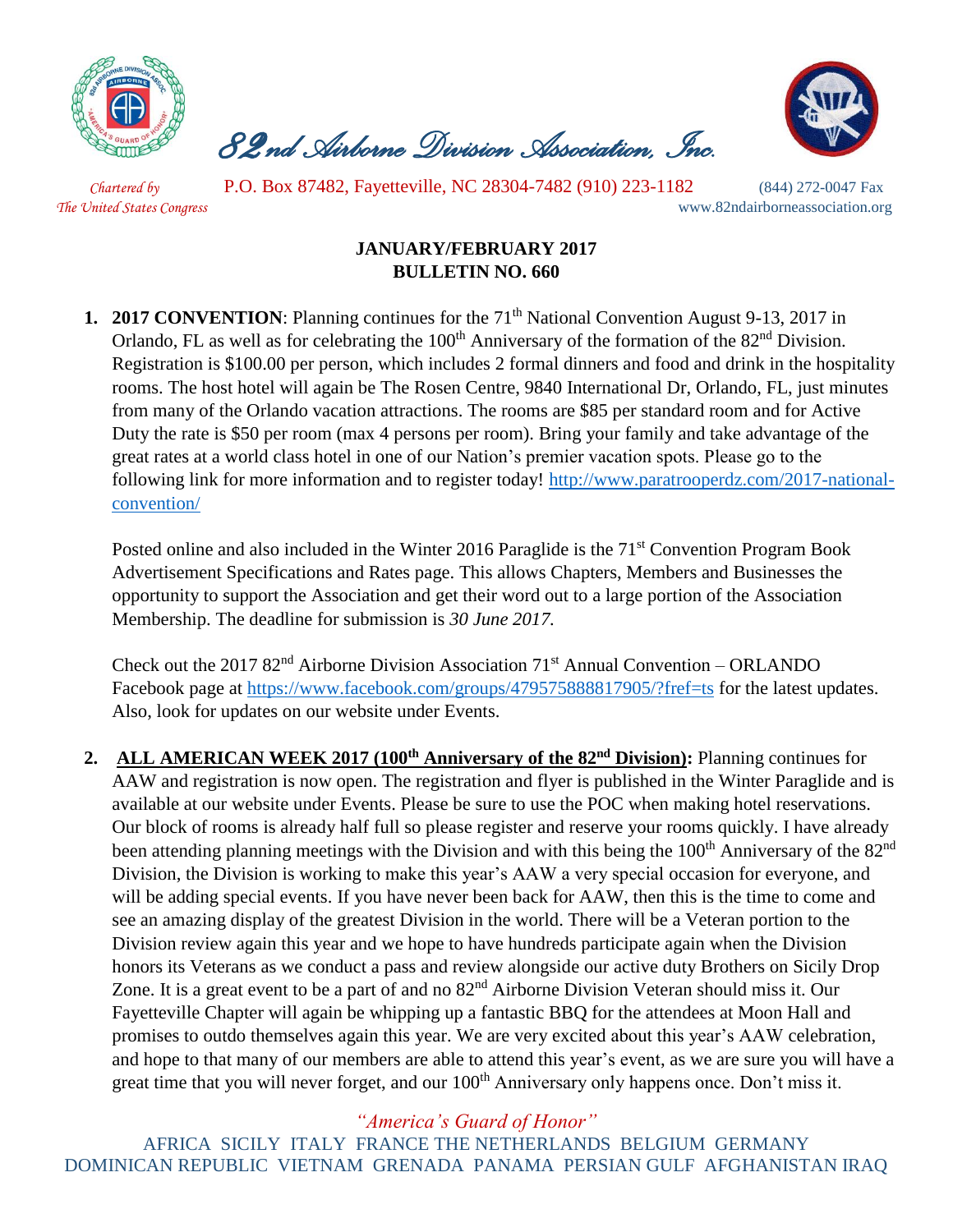



Again, registration for AAW is online and can be paid for on-line or can be done by write in application with an enclosed check. The cost is \$100 and I am sure you will find it money well spent. There is also a 2017 AAW Challenge Coin this year that can be purchased with your registration or at AAW. They are also available for purchase on-line and you can have them shipped directly to you or pay with your registration and pick them up when you arrive to register at AAW, thereby saving on postage. The Challenge Coin is available for viewing on our website and on our registration form, so check it out. They are going fast so make your purchase now or reserve your coin for pick up at AAW.

**Auction Baskets**: During AAW this year, we will again be having nightly auctions at the main hospitality room. We are asking that at least one chapter per state, or the Chapters within a state combine, to donate a basket that reflects the uniqueness of the state. Please include a list of the items in your basket and the approximate worth of the basket contents. *Please notify National of your Chapter's participation so that we can plan accordingly*. Your support is greatly appreciated, and we are very thankful for the baskets we have received in the past. They have been a big hit and went a long way in supporting the Association.

- **3. IRS NOTIFICATIONS**: Once again the IRS is sending letters to some of our Chapters stating that their Form 990 has not been sent in. We have confirmed with our accountant that all forms have been turned in and were on time. If you receive one of these notification, please either email it to National or send it to us via mail, and we will ensure it is taken care of by our accountant.
- **4. NATIONAL DIRECTOR NOMINATIONS:** Chapter nominations for National Directors must be received at the National office by 1 June 2017, either by mail or email. We will notify your Chapter when it is received. Chapter nominations must be certified by the Chapter Chairperson and must be in compliance with Article V of the Association By-Laws (By-Laws can be viewed at our website at : <http://www.82ndairborneassociation.org/forms-and-resources.html>

Nominations should include a brief description, 4-5 sentences, about the nominee. Please include the nominee's qualifications, past accomplishments, as well as what the nominee proposes to do for the Association, if elected.

The Active 82d Airborne Division Chapters elect their Military Directors and the 82d Airborne Division Commander will appoint the Division Department of Defense Liaison. This year six (6) Veteran Directors will be elected at the Convention and the following Veteran Directors will be Completing their term in office (\* indicates that the Director is eligible for nomination to a second 2 year term):

Ed. T. Herlihy Jose Perez-Ortiz Allen Schoppe

\*Laurie Clay \*Gary Covey \*Steven C. Holcomb

*"America's Guard of Honor"*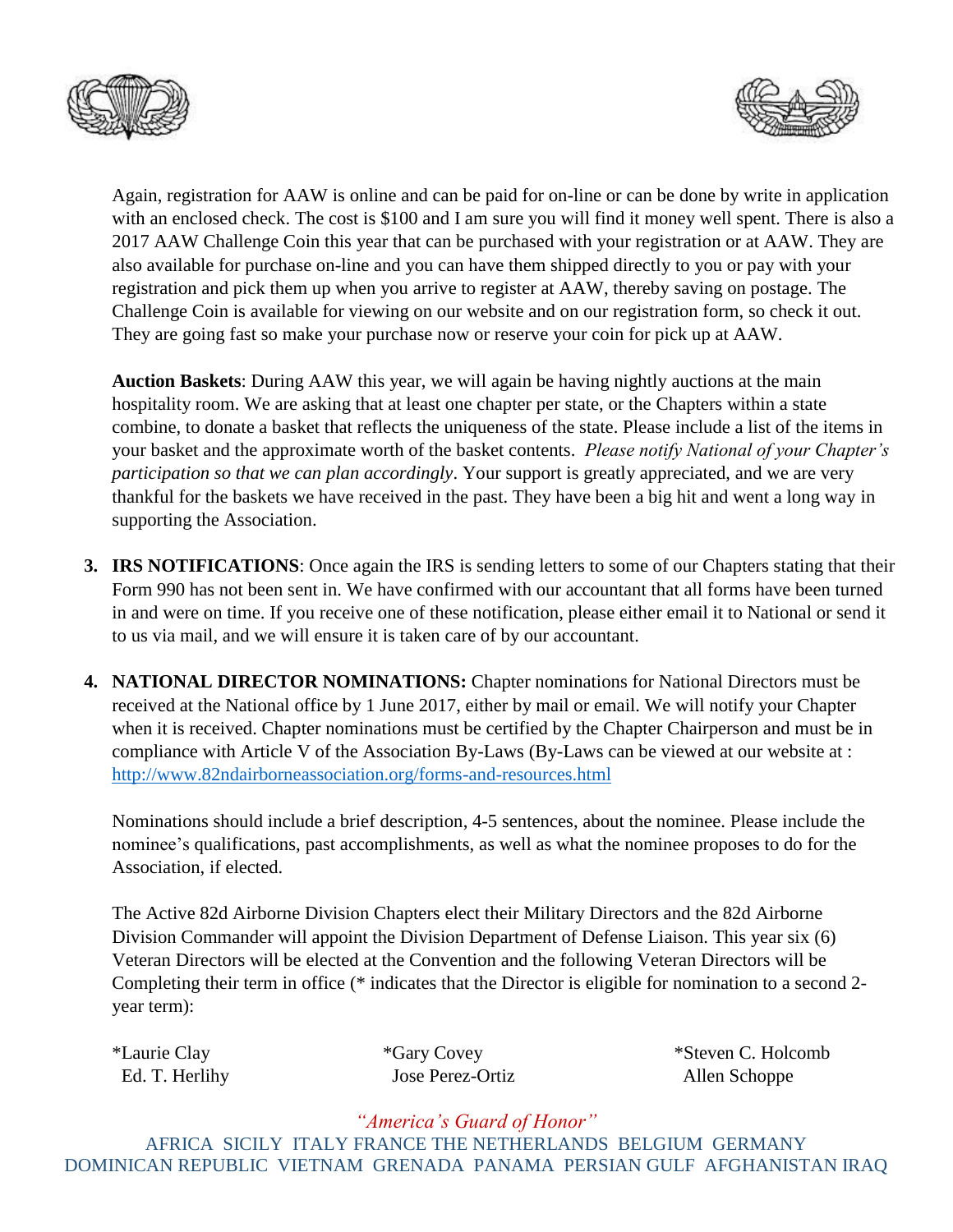



- **5. CHAPTER DELEGATES TO AAW AND 2017 CONVENTION**: Chapter Officers are reminded to designate their Delegate(s) to attend AAW by 1 May 2017 and the Convention by 31 July 2017. As outlined in Article IV, Section 6 of the Association By-Laws, the Association President can call a Delegates' meeting sixty (60) days in advance of the Convention date. In the past, Presidents have done this because there is ample time during AAW for the Delegates to discuss issues and formalize the presentation to be given to the Board of Directors during the Convention. The Delegates' meeting during the National Convention is to refresh everyone's memory and finalize the presentation. Delegates should be familiar with the Association and Education Fund By-Laws, Awards SOP, Convention SOP and National Bulletins, all of which is available on the Association website. If the Chapters have any issues, please submit a 2-3 sentence summary to the National Office by 1 May 2017 We will include these in the Delegates' agenda.
- **6. STATUS OF 501(c)19 TO IRS:** We continue to wait for the IRS decision to our 501(c)19 request, but just this past week we received a notice from the IRS informing us that for us to include all our Chapters on the 501(c)19 status we must pay an additional \$3,000 fee. We have paid this additional fee and are hoping this means that we are close to completion on our request. We will keep you informed.
- **7. SPRING 2017 PARAGLIDE**: Please remember that submissions for the Spring edition of the Paraglide is due by 30 March 2017. Please submit your articles directly to the editor at [paraglide@holmesteads.com](mailto:paraglide@holmesteads.com)
- **8. WITHIN THE DIVISION AND FORT BRAGG**: Please visit the following 82d Airborne Division websites to find out what is happening within the Division and sign up for our E-News bulletin: <http://www.dvidshub.net/image> and [http://www.bragg.army.mil/82nd/pages/default.aspx.](http://www.bragg.army.mil/82ND/Pages/default.aspx) Also, don't forget to check out the Division's Facebook page<https://www.facebook.com/82ndAirborneDivision>
- **9. POSTING CHAPTER EVENTS ON ASSOCIATION WEBSITE**: Please notify National of all of your Chapter's major events so that they can be posted on the Association website and Facebook page. Please submit your flyers to National so that they may be approved for posting. However, only events lasting 2 or more days will be posted in the Paraglide. They will be placed on the website by the National office once they are approved.
- **10. NEW DATABASE FOR THE ASSOCIATION**: Starting in January 2017, each Chapter began receiving quarterly copies of your Chapter roster sent automatically by the new database. Many Chapters have sent us their updates and we thank you for your hard work. Please excuse us at the National office if it takes some time to make all of the Chapter updates. We have a lot of information we have been sent and it will take us time to post all of the changes. If you have not updated your Chapter information, the information sent to you will still be incorrect. Please update the roster so that we may finish correcting your updates in the database. If you have updated the roster and there are still discrepancies, please let us know so that we can make the corrections. It is our hope to have all the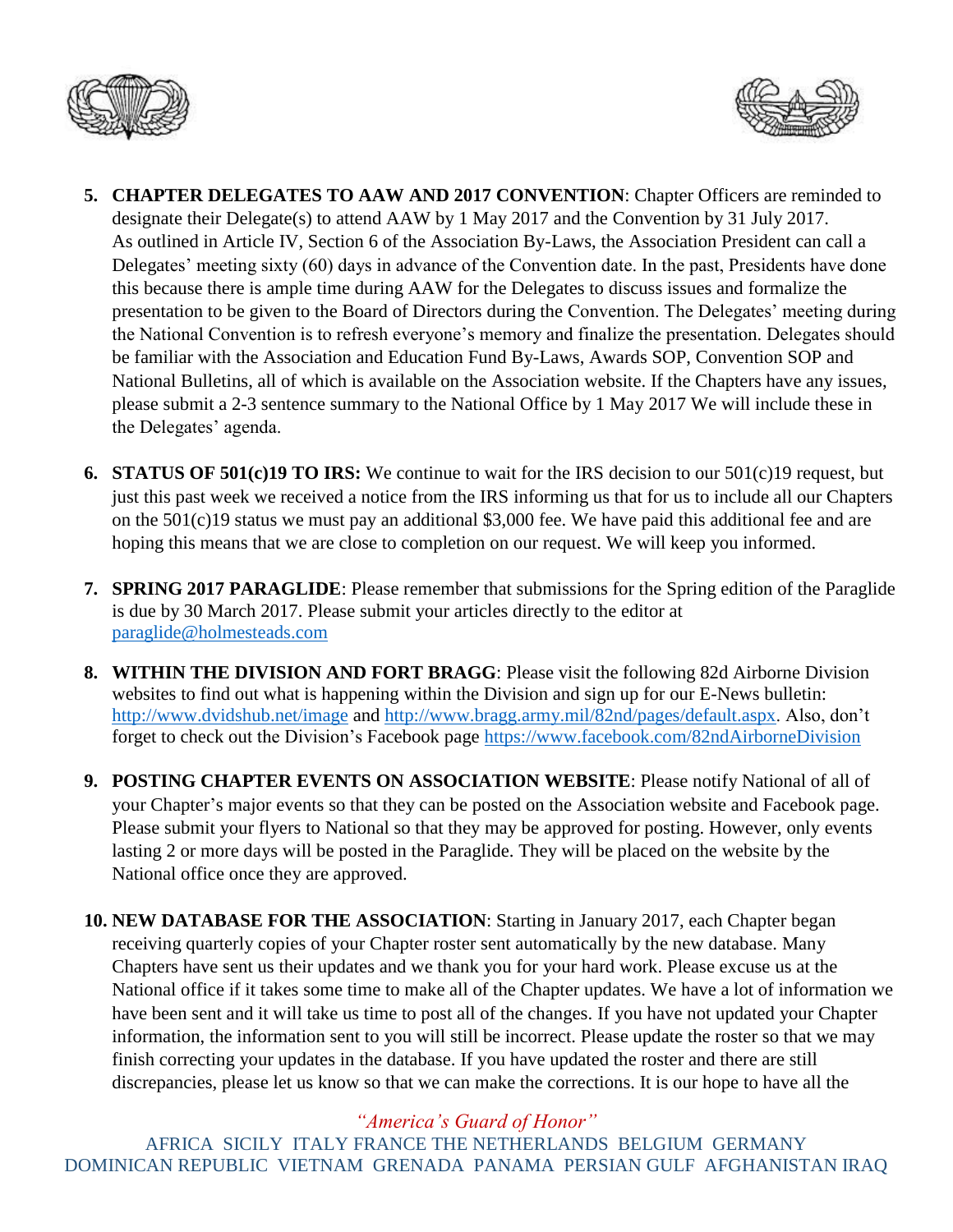



corrections made within the next few months so that you will receive accurate up-to-date rosters quarterly from the new system. We appreciate your support in establishing this new system. Thank you for being patient with us during the transition period.

**11. E-NEWS BULLETINS**: The E-News bulletin is a way for all members of the Association to be kept informed of news articles related to Fort Bragg, the Airborne Community, the Association, the Veterans Administration, and the Army at large. If you are not receiving the E-News bulletin you can sign-up to receive it at the following link:<http://www.82ndairborneassociation.org/what-s-new.html>

It is a great way of staying informed of what's happening within the Division through only two emails a month, and we are sure you will enjoy this information. There is no obligation to purchase anything, and if for any reason you do not enjoy this bulletin you can easily unsubscribe through the link provided at the bottom of the email. Thank you for your support.

- **12. 2017 OFFICERS & DIRECTORS TERM OF OFFICE**: In accordance with the Association By-Laws, the 2017 Officers and Directors assumed office on 1 January, and end their term on December 31<sup>st</sup>. Posted on our website is a listing of the 2017 Association Officers and Directors for your continuity files. Please disseminate to Chapter members via all means of Chapter communications.
- **13. 2017 COMMITTEES**: President Ed T. Herlihy has announced the Committee appointments for 2017 and it is posted on our website for your continuity file. Please disseminate to your Chapter members.
- **14. CHANGE IN CHAPTER OFFICERS**: Some Chapters have elections this time of year and elect new officers. Elected Chapter Officers must be members in good standing and annual members must be current. Please provide Chapter Officer changes to National as soon as possible so that we can update the Paraglide and the Association website.

**15. 2016 & 2017 CHAPTER ACTIVITIES REPORTS**: Per the Association By-Laws, "a report of the dates and places of all meetings and activities held or sponsored by the Chapter" throughout the 2016 year, and a "tentative" schedule of the Chapter's meetings and activities for 2017 should arrive at the National Headquarters by February 28, 2017. Thank you to those Chapters that have forwarded their reports.

**16. COMBINED FEDERAL CAMPAIGN**: Chapters and Members are encouraged to contact local businesses for tax deductible donations for the 82nd Airborne Division Association Education Fund. The 82<sup>nd</sup> Airborne Division Association Educational Fund benefits our Dependent Children and young Paratroopers who have recently left the service and is a tax exempt organization under the provisions of Section 501(c)3 of the Internal Revenue code.

*"America's Guard of Honor"*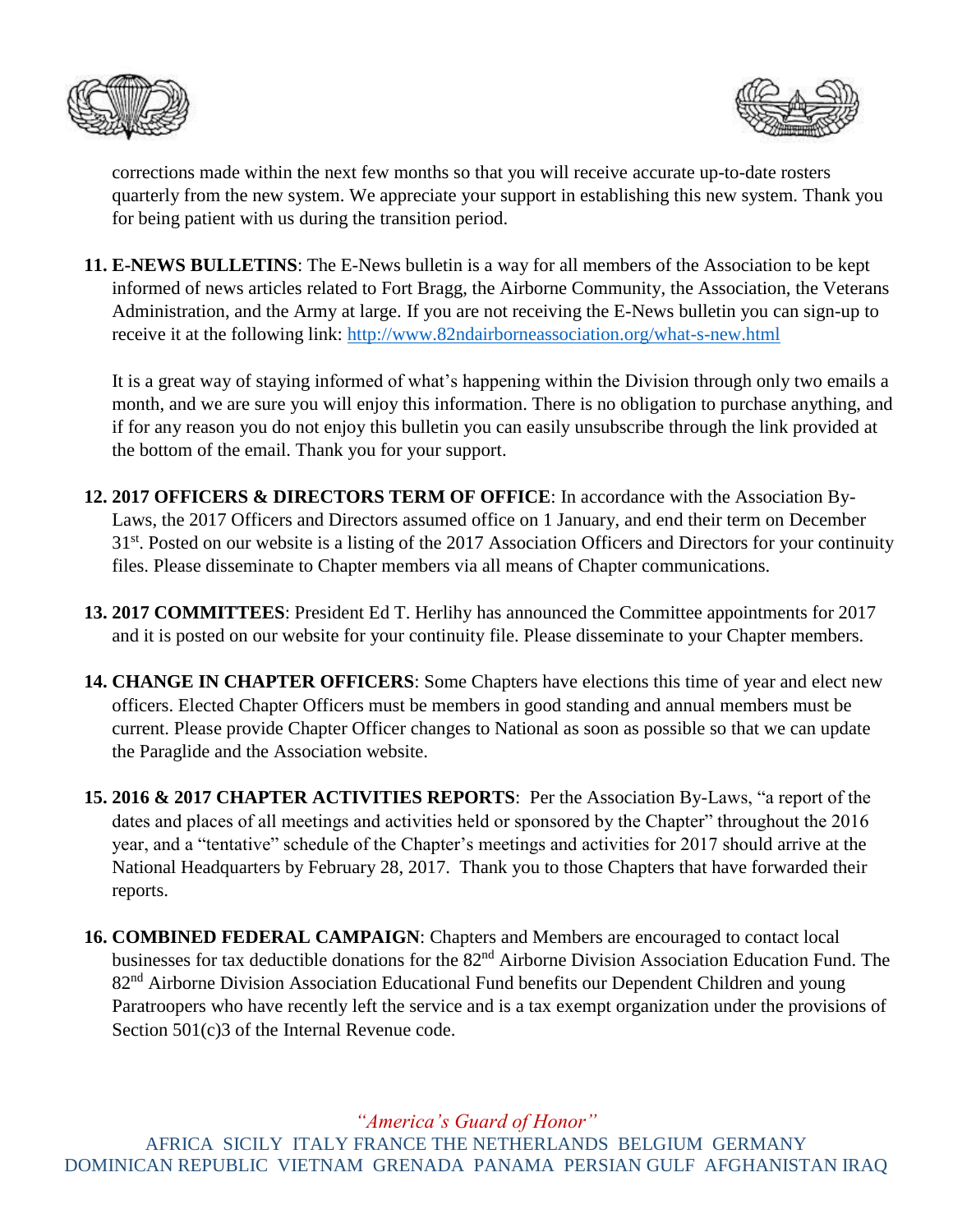



- **17. 2016 CHAPTER FINANCIAL STATEMENTS**: 2016 Chapter Financial Statements, which are required to be furnished by all Association Chapters for inclusion in the Association Group Federal Income Tax Return, have been emailed to all Chapter Chairmen, or their designee.
- **18. USAA CREDIT CARDS:** Please be aware that USAA is converting all existing MasterCard accounts to VISA in 2016. The transition will be seamless and have no impact on the current co-branded 82<sup>nd</sup> Airborne Division Association/USAA cardholders other than a new card being automatically issued.
- **19. DONATIONS TO GENERAL FUND**: The Association continues to request your donations to the General Fund. Please help us to widen our support for our Active Duty Troopers by donating to the Association. Your support will greatly increase the Association's ability to support our Active Duty Troopers through the many programs we are trying to support for the Division, such as Holiday Troop Support, and the Division food locker. Please help the Association in supporting our 82<sup>nd</sup> Airborne Division Troops. Donations can be mailed to the National office or made by clicking on the Donate tab found on our website [www.82ndairborneassociation.org](http://www.82ndairborneassociation.org/) . Thank you for your support.
- **20. CERTIFICATES OF APPRECIATION and MERIT**: This is the time of year that Chapters recognize members or businesses for their support of the goals of the Association. You can request a Certificate through the National Office via email. The cost of each Certificate is \$5.00, which includes shipping and handling.
- **21. CHAPTER PORTION OF MEBERSHIP DUES VIA PAYPAL:** On 10 Feb, 2017 we will again be sending out the Chapter portion of membership dues to the Chapters. If your PayPal account was not set up in the past and your Jan-Jun 2016 funds were returned to us those funds will be included in the Jul-Dec 2016 funds so that you will not lose any of the funds due to you. Please ensure your PayPal accounts are set up so that your funds will clear quickly. Your Chapters have been sent the amounts due to your Chapters. If you believe there are discrepancies, please notify National prior to 10 Feb. so that we can update as necessary. Once the funds are sent you will receive a notice in your Chapter email account letting you know that the funds are available for you to accept and transfer to your account. We will only be making payments to the Chapters through PayPal and will not be issuing checks anymore. If your account is not set up by 10 February 2017, the money will be returned to National by PayPal, and we will hold your funds for you until you are able to set up your account and then reissue your payments to you when the next funds are issued. You will not lose the money. If you still have any questions or need help in setting up your account please call us, and we will assist you. All this information has been previously sent to all the Chapter Chairmen, including tutorials on accessing your Association email accounts and tutorials on setting up your PayPal accounts to only receive payments to your bank account, without having to register any credit card, but if any Chairmen has not received this information please call us so we can get the information to you. We appreciate the help from all the Chapters who have completed this transition, and are ready to help any others who may still be having some problems.

## *"America's Guard of Honor"*